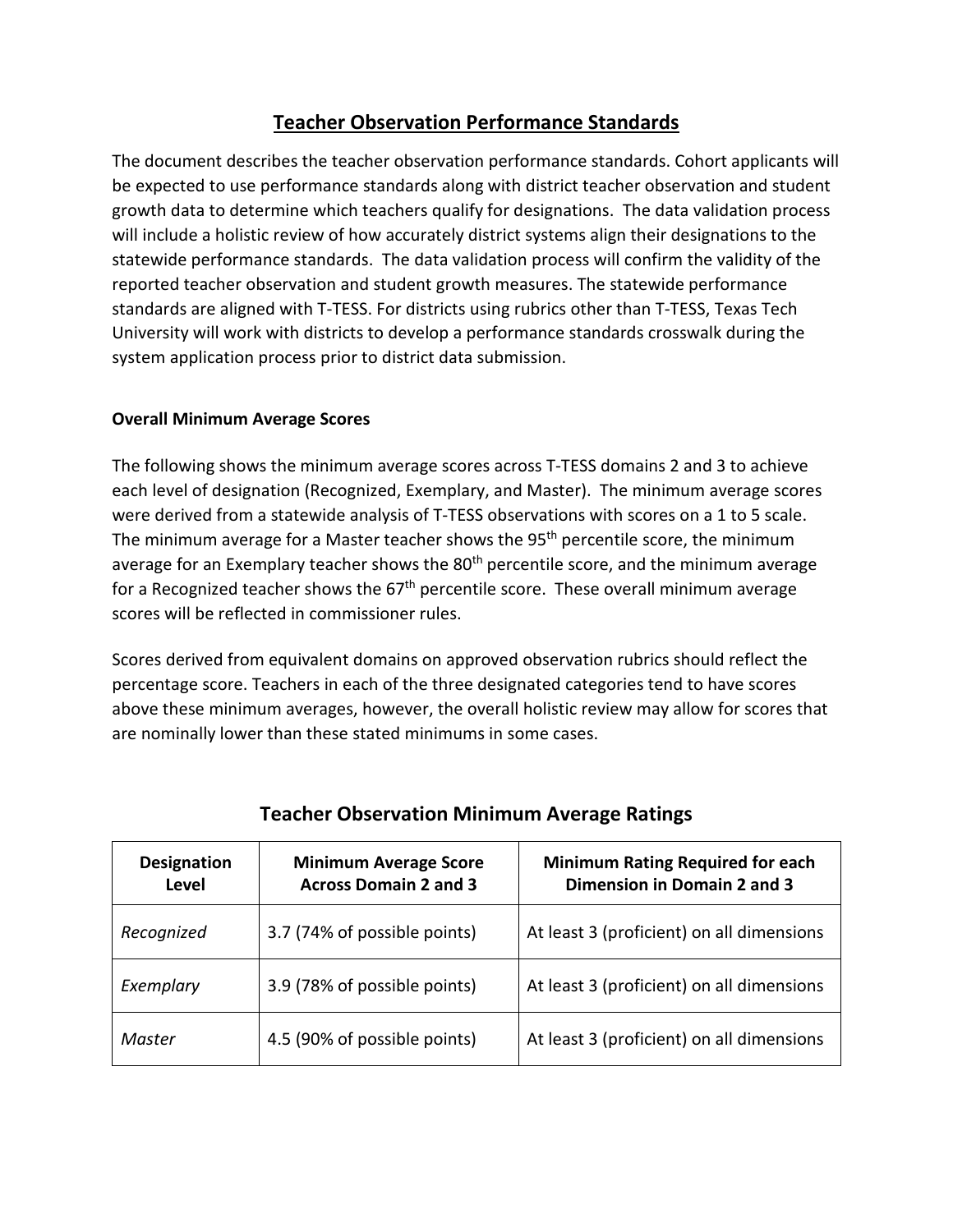#### **T-TESS Domain and Dimension Score Averages**

The table below shows the average dimension and domain scores for each designation level. The average scores were derived from the statewide analysis of T-TESS observations with scores on a scale from 1 to 5. This table reflects the average scores of the teachers in the statewide analysis that qualified for each designation. The average score for Master reflects the average score for teachers in the  $95<sup>th</sup>$  percentile and above, the average score for Exemplary reflects the average score for teachers in the 80<sup>th</sup> to 94<sup>th</sup> percentile, and the average score for Recognized reflects the average score for teachers in the 67<sup>th</sup> to 79<sup>th</sup> percentile. These overall dimension averages can be used to guide teacher designations with respect to scores in each of the dimensions referenced below. Note that while this table was based on T-TESS data, the categories for Instruction and Learning Environment can translate to other rubrics that include similar categories.

|                                                                    | <b>Master</b> | <b>Exemplary</b> | Recognized |
|--------------------------------------------------------------------|---------------|------------------|------------|
| Average Dimension 2 (Instruction)                                  | 4.56          | 3.97             | 3.55       |
| Dimension 2.1 (Achieving Expectations)                             | 4.51          | 3.95             | 3.52       |
| Dimension 2.2 (Content Knowledge and Expertise)                    | 4.63          | 4.04             | 3.61       |
| Dimension 2.3 (Communication)                                      | 4.61          | 4.01             | 3.64       |
| Dimension 2.4 (Differentiation)                                    | 4.49          | 3.9              | 3.44       |
| Dimension 2.5 (Monitor and Adjust)                                 | 4.56          | 3.98             | 3.52       |
| Average Dimension 3 (Learning Environment)                         | 4.9           | 4.19             | 3.97       |
| Dimension 3.1 (Classroom Environment,<br>Routines, and Procedures) | 4.89          | 4.16             | 3.97       |
| Dimension 3.2 (Managing Student Behavior)                          | 4.87          | 4.19             | 3.97       |
| Dimension 3.3 (Classroom Culture)                                  | 4.92          | 4.24             | 3.98       |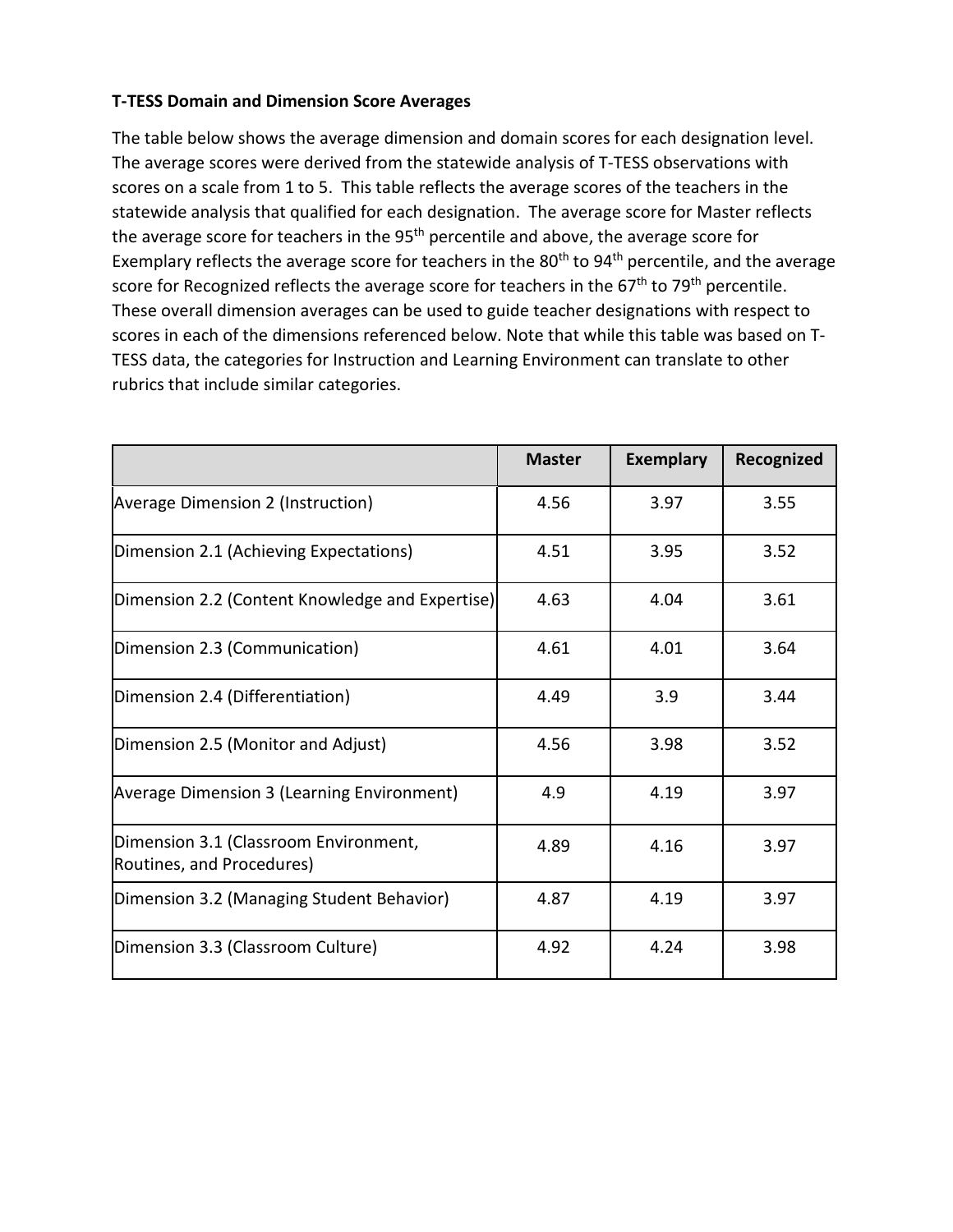# **Teacher Observation Performance Descriptors**

(aligned to T-TESS)

The following table lists observable teacher behaviors in each of the three TIA teacher designation levels and represent a guide for high impact instructional moves that appraisers can look for during teacher observations that correspond the three teacher designation levels. Behaviors noted in **green** correspond to **Distinguished** teacher actions on the T-TESS rubric. Behaviors noted in **blue** correspond the **Accomplished** teacher actions on the T-TESS rubric Behaviors noted in **red** correspond to **Proficient** teacher actions on the T-TESS rubric.

All of the teacher behaviors noted below can correspond to the Instructional and Learning Environment components of other teacher rubrics. While these behaviors were based on T-TESS, districts do not have to use T-TESS in order to be able to use these descriptors. For districts using rubrics other than T-TESS, Texas Tech University will work with districts to develop a performance standards crosswalk during the system application process prior to district data submission.

NOTE: There likely will be more than one way to achieve the average numerical score rating for each designation level in each dimension and domain listed in the table above. For example, the table below lists a guiding example of one way the dimension averages above could be achieved. For example, to achieve an average score of 4.5 on dimension 2.1, an appraiser could observe two teacher behaviors in the Master column below (worth 5 points each) and two behaviors in the Exemplary column below (worth 4 points each) for an average of 4.5 in this dimension. This is the example shown. However, an observer also could observe three behaviors in the Master column and one behavior in the Recognized column, which also averages to a 4.5. The table is meant as a guide and does not necessarily represent a 1:1 correspondence.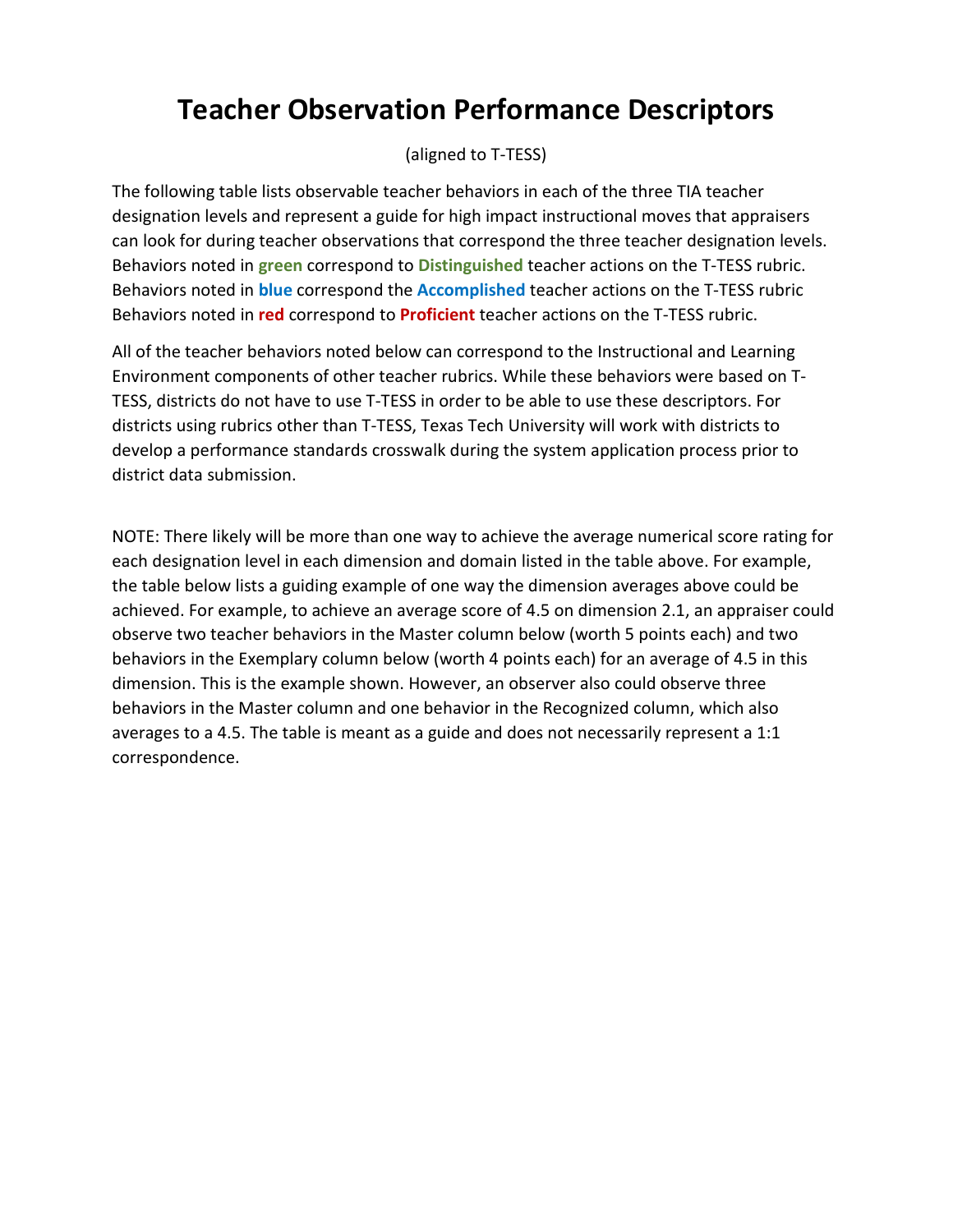# **Category One: Instruction**

## **Achieving Expectations** (4 descriptors required)

| <b>Master</b>                                             | <b>Exemplary</b>                  | Recognized                        |
|-----------------------------------------------------------|-----------------------------------|-----------------------------------|
| Example: 2 of the 4 following                             | Example: 3 of the 4 following     | Example: 2 of the 4 following     |
| behaviors observed:                                       | behaviors observed:               | behaviors observed:               |
| • Provides opportunities for                              | • Provides opportunities for      | • Provides opportunities for      |
| students to establish high academic                       | students to establish high        | students to establish high        |
| and social-emotional expectations                         | academic and social-emotional     | academic and social-emotional     |
| for themselves.                                           | expectations for themselves.      | expectations for themselves.      |
| • Persists with the lesson until there                    | • Persists with the lesson until  | • Persists with the lesson until  |
| is evidence that all students                             | there is evidence that most       | there is evidence that most       |
| demonstrate mastery of the                                | students demonstrate mastery      | students demonstrate mastery      |
| objective.                                                | of the objective.                 | of the objective.                 |
| • Provides opportunities for                              | • Anticipates student mistakes    | • Anticipates student mistakes    |
| students to self-monitor and self-                        | and encourages students to        | and encourages students to        |
| correct mistakes.                                         | avoid common learning pitfalls.   | avoid common learning pitfalls.   |
| • Systematically enables students to                      | • Establishes systems where       | • Establishes systems where       |
| set goals for themselves and                              | students take initiative of their | students take initiative of their |
| monitor their progress over time                          | own learning and self-monitor     | own learning and self-monitor     |
| AND                                                       | AND                               | AND                               |
| Up to 2 of the 4 following                                | Up to 1 of the 4 following        | Up to 2 of the following          |
| behaviors observed:                                       | behaviors observed:               | behaviors observed:               |
| • Provides opportunities for                              | • Sets academic expectations      | • Sets academic expectations      |
| students to establish high academic                       | that challenge all students.      | that challenge all students.      |
| and social-emotional expectations                         | • Persists with the lesson until  | • Persists with the lesson until  |
| for themselves.                                           | there is evidence that most       | there is evidence that most       |
| • Persists with the lesson until there                    | students demonstrate mastery      | students demonstrate mastery      |
| is evidence that most students                            | of the objective.                 | of the objective.                 |
| demonstrate mastery of the                                | • Addresses student mistakes      | • Addresses student mistakes      |
| objective.                                                | and follows through to ensure     | and follows through to ensure     |
| • Anticipates student mistakes and                        | student mastery.                  | student mastery.                  |
| encourages students to avoid                              | • Provides students               | • Provides students               |
| common learning pitfalls. •                               | opportunities to take initiative  | opportunities to take initiative  |
| <b>Establishes systems where students</b>                 | of their own learning             | of their own learning             |
| take initiative of their own learning<br>and self-monitor |                                   |                                   |
|                                                           |                                   |                                   |
|                                                           |                                   |                                   |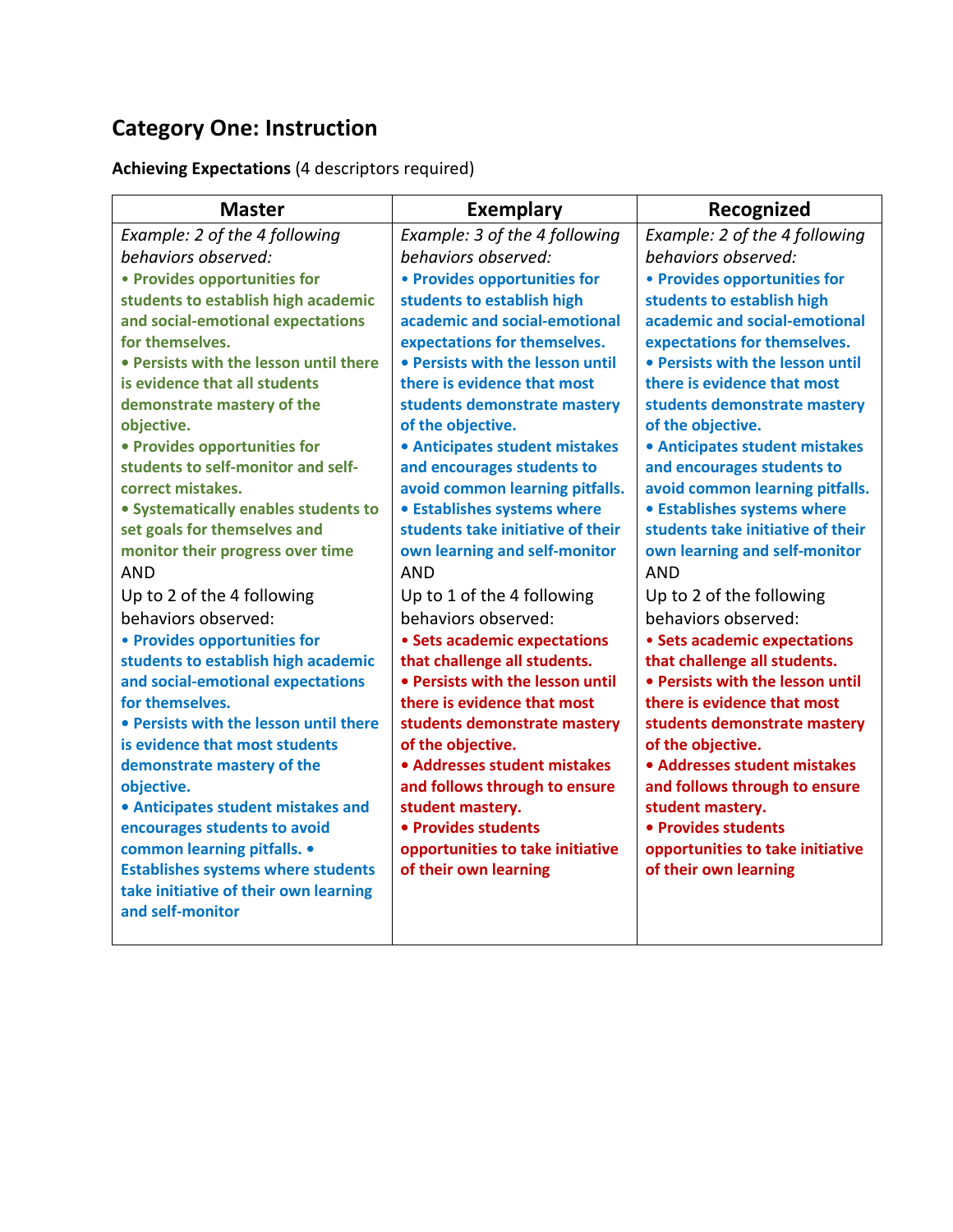| <b>Master</b>                           | <b>Exemplary</b>                 | Recognized                        |
|-----------------------------------------|----------------------------------|-----------------------------------|
| Example: 3 of the 5 following           | Example: 4 of the 5 following    | Example: 2 of the 5 following     |
| behaviors observed:                     | behaviors observed:              | behaviors observed:               |
| · Displays extensive content            | •Conveys a depth of content      | •Conveys a depth of content       |
| knowledge of all the subjects she or    | knowledge that allows for        | knowledge that allows for         |
| he teaches and closely related          | differentiated explanations.     | differentiated explanations.      |
| subjects.                               | • Integrates learning            | • Integrates learning objectives  |
| • Integrates learning objectives with   | objectives with other            | with other disciplines and real   |
| other disciplines, content areas and    | disciplines and real world       | world experiences.                |
| real-world experience.                  | experiences.                     | • Anticipates possible student    |
| • Consistently anticipates possible     | · Anticipates possible student   | misunderstandings and             |
| student misunderstandings and           | misunderstandings and            | proactively develops teaching     |
| proactively develops teaching           | proactively develops teaching    | techniques to mitigate            |
| techniques to mitigate concerns.        | techniques to mitigate           | concerns.                         |
| • Consistently provides opportunities   | concerns.                        | • Regularly provides              |
| for students to use different types of  | • Regularly provides             | opportunities for students to     |
| thinking (e.g., analytical, practical,  | opportunities for students to    | use different types of thinking   |
| creative and research-based).           | use different types of thinking  | (e.g., analytical, practical,     |
| • Sequences instruction that allows     | (e.g., analytical, practical,    | creative and research-based).     |
| students to understand how the          | creative and research-based).    | • Sequences instruction that      |
| lesson fits within the structure of the | • Sequences instruction that     | allows students to understand     |
| discipline, the state standards,        | allows students to understand    | how the lesson fits within the    |
| related content and within real world   | how the lesson fits within the   | structure of the discipline and   |
| scenarios.                              | structure of the discipline and  | the state standards.              |
| <b>AND</b>                              | the state standards.             | <b>AND</b>                        |
| Up to 2 of the 5 following              | <b>AND</b>                       | Up to 3 of the 5 following        |
| behaviors observed:                     | Up to 1 of the 5 following       | behaviors observed:               |
| • Conveys a depth of content            | behaviors observed:              | • Conveys accurate content        |
| knowledge that allows for               | • Conveys accurate content       | knowledge in multiple contexts.   |
| differentiated explanations.            | knowledge in multiple            | • Integrates learning objectives  |
| • Integrates learning objectives with   | contexts. • Integrates learning  | with other disciplines.           |
| other disciplines and real world        | objectives with other            | • Anticipates possible student    |
| experiences.                            | disciplines.                     | misunderstandings.                |
| • Anticipates possible student          | • Anticipates possible student   | • Provides opportunities for      |
| misunderstandings and proactively       | misunderstandings.               | students to use different types   |
| develops teaching techniques to         | • Provides opportunities for     | of thinking (e.g., analytical,    |
| mitigate concerns.                      | students to use different types  | practical, creative and research- |
| • Regularly provides opportunities for  | of thinking (e.g., analytical,   | based).                           |
| students to use different types of      | practical, creative and          | • Accurately reflects how the     |
| thinking (e.g., analytical, practical,  | research-based).                 | lesson fits within the structure  |
| creative and research-based).           | • Accurately reflects how the    | of the discipline and the state   |
| • Sequences instruction that allows     | lesson fits within the structure | standards.                        |
| students to understand how the          | of the discipline and the state  |                                   |
| lesson fits within the structure of the | standards.                       |                                   |
| discipline and the state standards.     |                                  |                                   |
|                                         |                                  |                                   |

**Content Knowledge and Expertise** (5 descriptors required)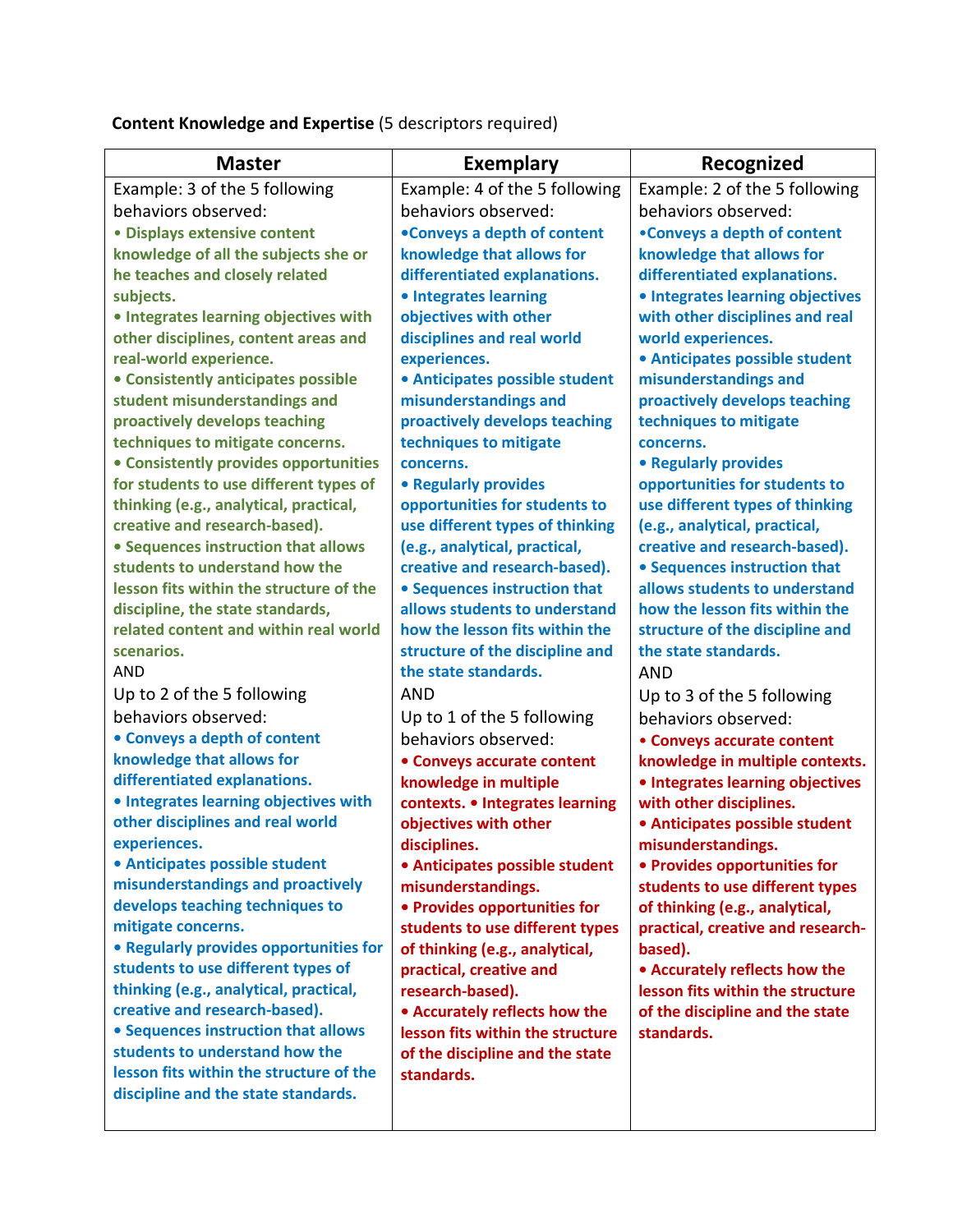**Communication** (5 or 6 behaviors required)

| <b>Master</b>                                   | <b>Exemplary</b>                  | Recognized                            |
|-------------------------------------------------|-----------------------------------|---------------------------------------|
| Example: 4 of the following 6 behaviors         | Example: All 6 of the             | Example: 3 of the following           |
| observed:                                       | following behaviors               | behaviors observed:                   |
| • Establishes classroom practices that          | observed:                         | • Establishes classroom practices     |
| encourage all students to communicate           | • Establishes classroom           | that encourage all students to        |
| safely and effectively using a variety of       | practices that encourage all      | communicate effectively,              |
| tools and methods with the teacher and          | students to communicate           | including the use of visual tools     |
| their peers.                                    | effectively, including the        | and technology, with the teacher      |
| · Uses possible student misunderstandings       | use of visual tools and           | and their peers.                      |
| at strategic points in lessons to highlight     | technology, with the              | • Anticipates possible student        |
| misconceptions and inspire exploration and      | teacher and their peers.          | misunderstandings and                 |
| discovery.                                      | <b>• Anticipates possible</b>     | proactively develops techniques       |
| • Provides explanations that are clear and      | student misunderstandings         | to address obstacles to learning. .   |
| coherent and uses verbal and written            | and proactively develops          | <b>Provides explanations that are</b> |
| communication that is clear and correct.        | techniques to address             | clear and coherent and uses           |
| • Asks questions at the creative, evaluative    | obstacles to learning. .          | verbal and written                    |
| and/or analysis levels that require a deeper    | <b>Provides explanations that</b> | communication that is clear and       |
| learning and broader understanding of the       | are clear and coherent and        | correct.                              |
| objective of the lesson.                        | uses verbal and written           | • Asks questions at the creative,     |
| • Skillfully balances wait time, questioning    | communication that is clear       | evaluative and/or analysis levels     |
| techniques and integration of student           | and correct.                      | that focus on the objective of the    |
| responses to support student-directed           | • Asks questions at the           | lesson and provoke thought and        |
| learning.                                       | creative, evaluative and/or       | discussion.                           |
| • Skillfully provokes and guides discussion     | analysis levels that focus on     | • Skillfully uses probing questions   |
| to pique curiosity and inspire student-led      | the objective of the lesson       | to clarify, elaborate and extend      |
| learning of meaningful and challenging          | and provoke thought and           | learning. • Provides wait time        |
| content.                                        | discussion.                       | when questioning students.            |
| AND up to 2 of the following 6 behaviors        | • Skillfully uses probing         | AND Up to 2 of the following          |
| observed:                                       | questions to clarify,             | behaviors observed:                   |
| • Establishes classroom practices that          | elaborate and extend              | • Establishes classroom practices     |
| encourage all students to communicate           | learning.                         | that provide opportunities for        |
| effectively, including the use of visual tools  | • Provides wait time when         | most students to communicate          |
| and technology, with the teacher and their      | questioning students.             | effectively with the teacher and      |
| peers.                                          |                                   | their peers.                          |
| • Anticipates possible student                  |                                   | • Recognizes student                  |
| misunderstandings and proactively               |                                   | misunderstandings and responds        |
| develops techniques to address obstacles        |                                   | with an array of teaching             |
| • Provides explanations that are clear and      |                                   | techniques to clarify concepts.       |
| coherent and uses verbal and written            |                                   | • Provides explanations that are      |
| communication that is clear and correct.        |                                   | clear and uses verbal and written     |
| • Asks questions at the creative, evaluative    |                                   | communication that is clear and       |
| and/or analysis levels that focus on the        |                                   | correct.                              |
| objective of the lesson and provoke             |                                   | • Asks remember, understand and       |
| thought and discussion.                         |                                   | apply level questions that focus      |
| • Skillfully uses probing questions to clarify, |                                   | on the objective of the lesson and    |
| elaborate and extend learning.                  |                                   | provoke discussion.                   |
| • Provides wait time when questioning           |                                   | . Uses probing questions to clarify   |
| students.                                       |                                   | and elaborate learning.               |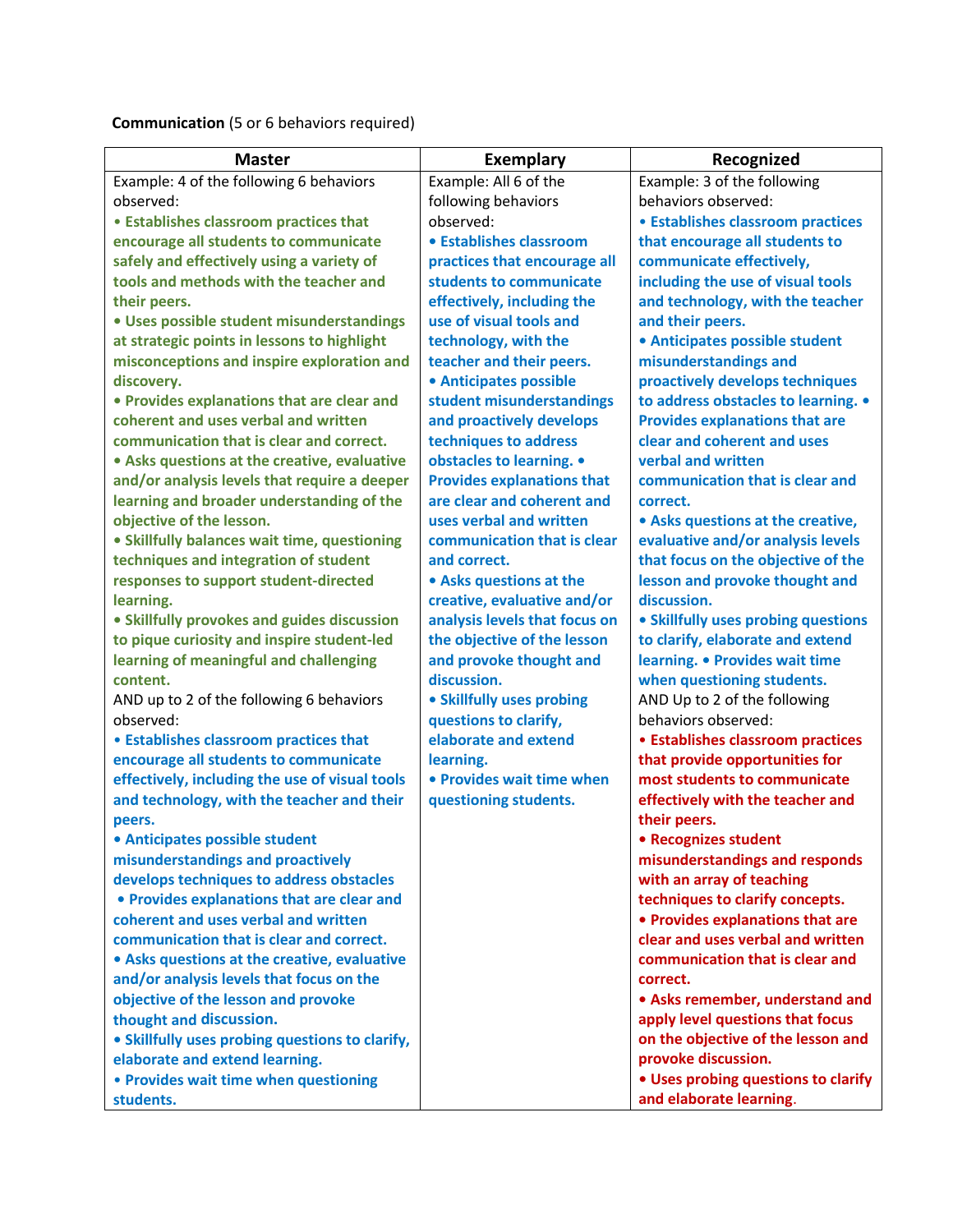**Differentiation** (4 behaviors required)

| <b>Master</b>                                                         | <b>Exemplary</b>                  | Recognized                        |
|-----------------------------------------------------------------------|-----------------------------------|-----------------------------------|
| Example: 2 of the 4 following                                         | Example: All 4 of the             | Example: 2 of the following       |
| behaviors observed:                                                   | following behaviors observed:     | behaviors observed:               |
| • Adapts lessons with a wide variety                                  | • Adapts lessons to address       | • Adapts lessons to address       |
| of instructional strategies to address                                | individual needs of all students. | individual needs of all students. |
| individual needs of all students.                                     | • Regularly monitors the quality  | • Regularly monitors the quality  |
| • Consistently monitors the quality                                   | of student participation and      | of student participation and      |
| of student participation and                                          | performance.                      | performance.                      |
| performance.                                                          | • Regularly provides              | • Regularly provides              |
| · Always provides differentiated                                      | differentiated instructional      | differentiated instructional      |
| instructional methods and content                                     | methods and content to ensure     | methods and content to ensure     |
| to ensure students have the                                           | students have the opportunity     | students have the opportunity     |
| opportunity to master what is being                                   | to master what is being taught.   | to master what is being taught.   |
| taught.                                                               | • Proactively minimizes student   | • Proactively minimizes           |
| • Consistently prevents student                                       | confusion or disengagement by     | student confusion or              |
| confusion or disengagement by                                         | addressing learning and/or        | disengagement by addressing       |
| addressing learning and/or social/                                    | social/ emotional needs of all    | learning and/or social/           |
| emotional needs of all students.                                      | students.                         | emotional needs of all            |
| <b>AND</b>                                                            |                                   | students.                         |
| Up to 2 of 4 following behaviors                                      |                                   | <b>AND</b>                        |
| observed:                                                             |                                   | Up to 2 of the 4 following        |
| • Adapts lessons to address<br>individual needs of all students. •    |                                   | behaviors observed:               |
|                                                                       |                                   | • Adapts lessons to address       |
| <b>Regularly monitors the quality of</b><br>student participation and |                                   | individual needs of all students. |
| performance.                                                          |                                   | • Regularly monitors the quality  |
| • Regularly provides differentiated                                   |                                   | of student participation and      |
| instructional methods and content                                     |                                   | performance.                      |
| to ensure students have the                                           |                                   | • Provides differentiated         |
| opportunity to master what is being                                   |                                   | instructional methods and         |
| taught. • Proactively minimizes                                       |                                   | content to ensure students        |
| student confusion or disengagement                                    |                                   | have the opportunity to master    |
| by addressing learning and/or                                         |                                   | what is being taught.             |
| social/ emotional needs of                                            |                                   | • Recognizes when students        |
| allstudents.                                                          |                                   | become confused or                |
|                                                                       |                                   | disengaged and responds to        |
|                                                                       |                                   | student learning or               |
|                                                                       |                                   | social/emotional needs.           |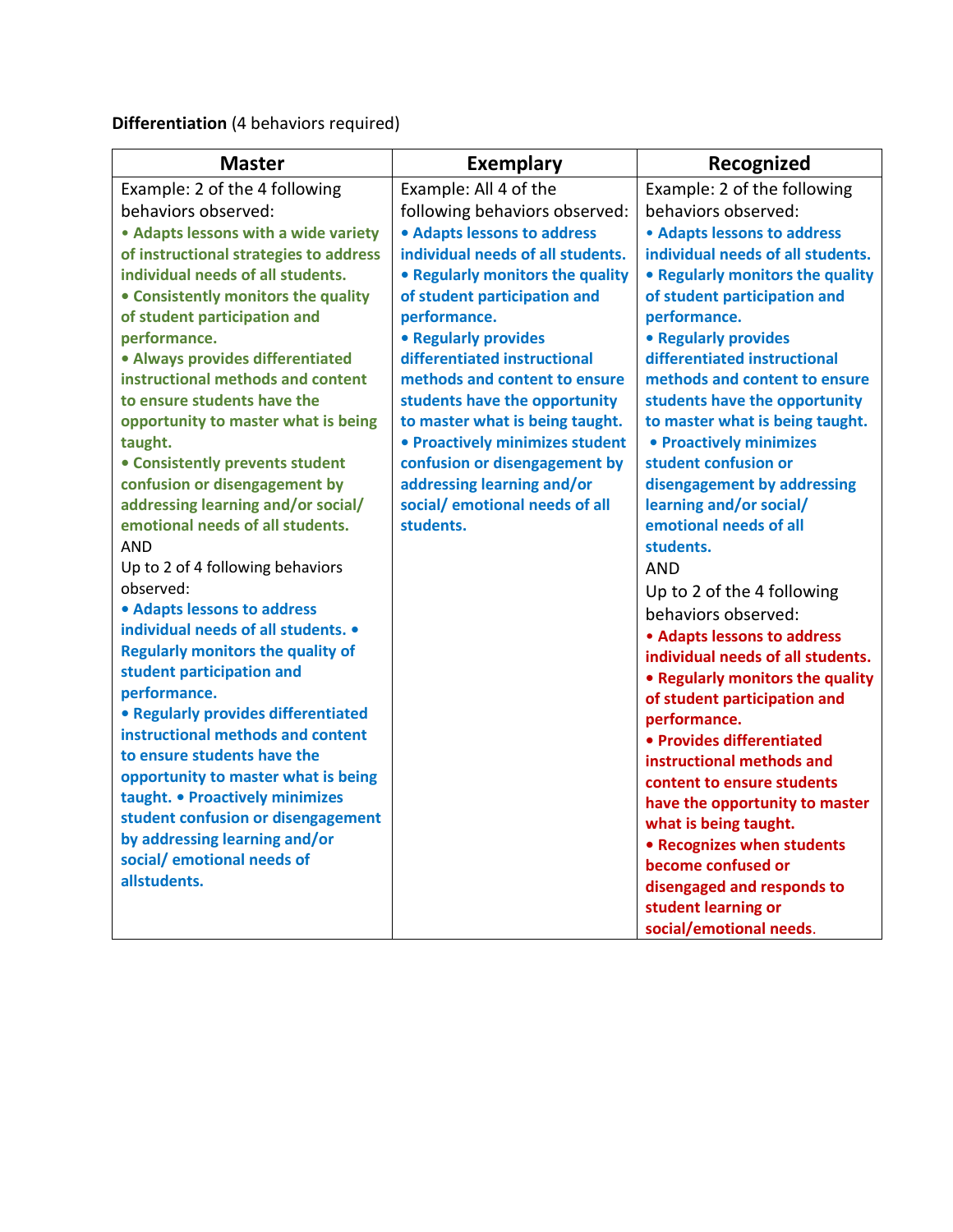**Monitor and Adjust** (3 behaviors required)

| <b>Master</b>                            | <b>Exemplary</b>                | Recognized                        |
|------------------------------------------|---------------------------------|-----------------------------------|
| Example: 2 of the 3 following            | Example: All 3 of the           | Example: 2 of the 3 following     |
| behaviors observed:                      | following behaviors             | behaviors observed:               |
| • Systematically gathers input from      | observed:                       | • Utilizes input from students in |
| students in order to monitor and         | • Utilizes input from students  | order to monitor and adjust       |
| adjust instruction, activities or pacing | in order to monitor and adjust  | instruction, activities and       |
| to respond to differences in student     | instruction, activities and     | pacing to respond to              |
| needs. • Adjusts instruction and         | pacing to respond to            | differences in student needs.     |
| activities to maintain student           | differences in student needs.   | • Adjusts instruction and         |
| engagement.                              | • Adjusts instruction and       | activities to maintain student    |
| . Uses discreet and explicit checks for  | activities to maintain student  | engagement.                       |
| understanding through questioning        | engagement.                     | • Continually checks for          |
| and academic feedback.                   | <b>• Continually checks for</b> | understanding through             |
| <b>AND</b>                               | understanding through           | purposeful questioning and        |
| Up to 1 of the 3 following behaviors     | purposeful questioning and      | academic feedback.                |
| observed:                                | academic feedback.              | <b>AND</b>                        |
| • Utilizes input from students in        |                                 | Up to 1 of the following 3        |
| order to monitor and adjust              |                                 | behaviors observed:               |
| instruction, activities and pacing to    |                                 | • Consistently invites input      |
| respond to differences in student        |                                 | from students in order to         |
| needs.                                   |                                 | monitor and adjust instruction    |
| • Adjusts instruction and activities to  |                                 | and activities.                   |
| maintain student engagement.             |                                 | • Adjusts instruction and         |
| <b>• Continually checks for</b>          |                                 | activities to maintain student    |
| understanding through purposeful         |                                 | engagement.                       |
| questioning and academic feedback.       |                                 | • Monitors student behavior       |
|                                          |                                 | and responses for engagement      |
|                                          |                                 | and understanding.                |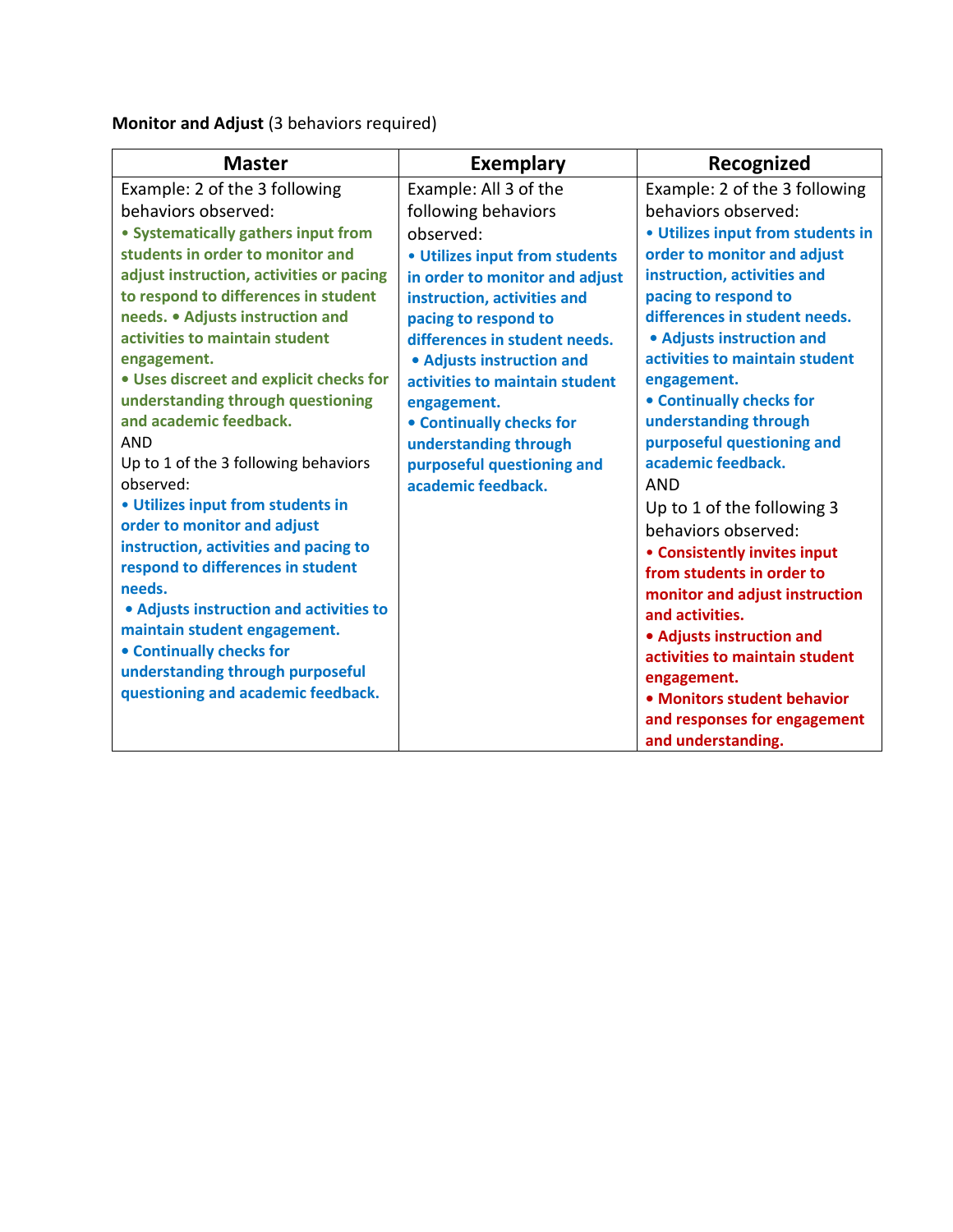# **Category Two: Learning Environment**

**Classroom Environment, Routines and Procedures** (3 behaviors required)